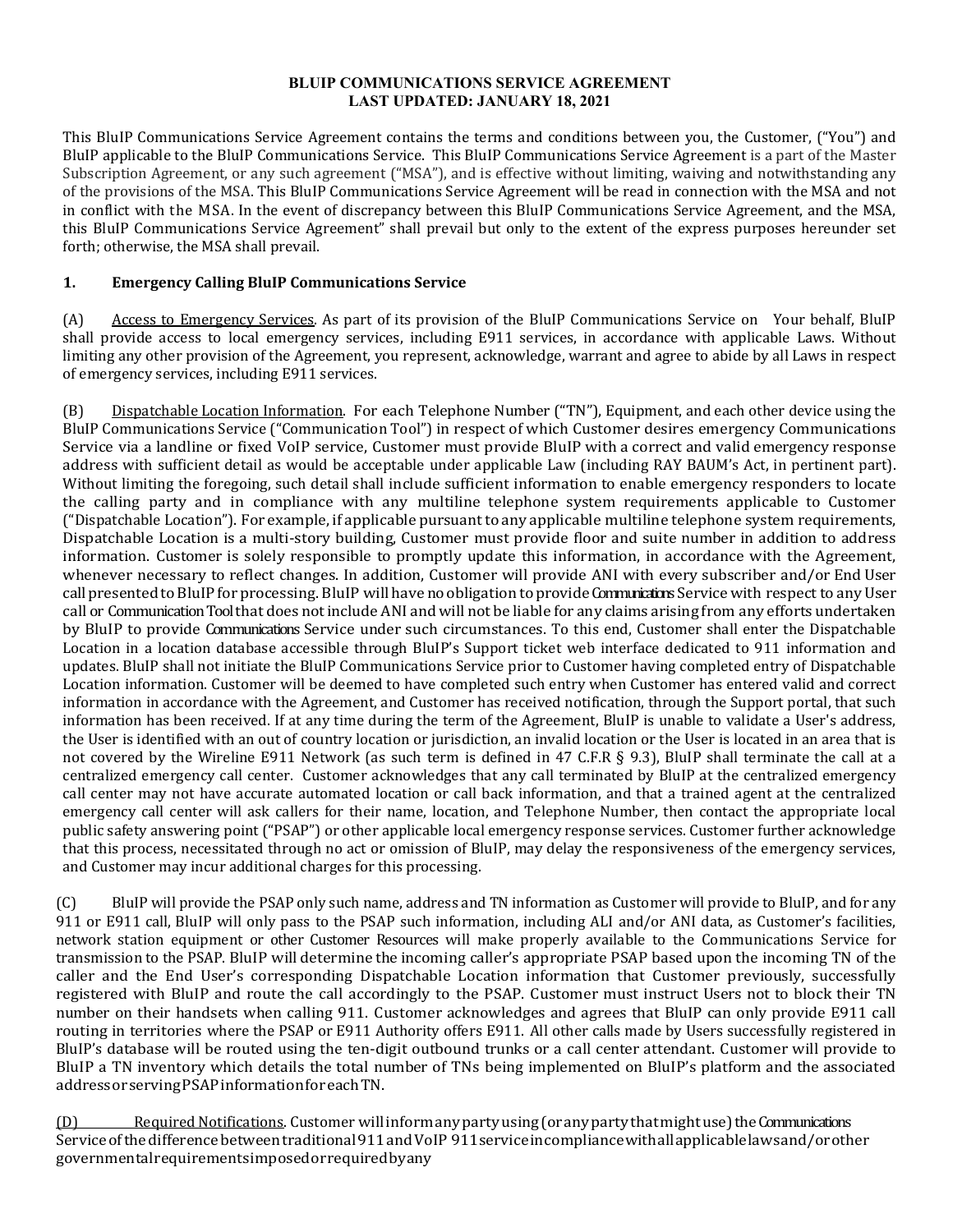governmental authority, including, without limitation, the FCC; for clarity in accordance with applicable Laws, BluIP hereby notifies Customer that access to E911 specifically, and emergency services generally, may be compromised or unavailable in certain situations, including any of the following:

- relocation of Your premises equipment or other Communications Tool ("PE") where, following such move, the PE is not reset, reconfigured, or the location of the new PE updated/re-registered in BluIP's emergency services web interface;
- Your use of a non-native Telephone Number;
- failure of the broadband connection to Your location where the BluIP Communications Service is provided;
- loss of electrical power at Your location where the BluIP Communications Service is provided;
- delays in Your providing Dispatchable Location information, or the passage of an insufficient amount of time in accordance with this Agreement for BluIP to update its location database after Your entry of new Dispatchable Location information;
- suspension of the BluIP Communications Service as a result of BluIP exercising any of its rights under the Agreement to suspend or terminate the BluIP Communications Service;
- calls that may not connect to the PSAP, or improperly ring to the administrative line of the PSAP, which may not be staffed after hours, or by trained 911 operators; and,
- calls may connect to the PSAP, but not automatically transmit the User's phone number and/or location; or, congestion on Your broadband connection or the Internet prior to accessing the point of demarcation for the BluIP Communications Service database.

In further accordance with applicable Laws, and without limiting any other provision of the Agreement, You hereby acknowledge Your receipt and understanding of the limitations set forth above, or any such modifications to the above as the same may be ordered or enacted from time-to-time, shall inform Users of the BluIP Communications Service accordingly and ensures their execution of acknowledgement of same.

In addition, Customer on behalf of itself and all Users and each of their Related Parties

- Emergency services generally, may be compromised or unavailable in certain situations, including any of the following: with certain features that are not compatible with 911 service; or, if function(s) adversely affects 911service;
- Customer will ensure that all applicable Customer Resurces are able to connect to the Communications Service and are configured properly; for clarity, this requirement includes, without limitation, all Ethernet switches, Ethernetcabling,workstations,serversandoperatingsystems;
- Customer will be solely responsible for providing 911 and/or E911 (or alternative 911 services) to Users;
- Customer will provide BluIP with all technical specifications necessary for proper network design and a description of any special arrangements required to accommodate 911 and/or E911; and
- Customer will be solely responsible to collect and remit all applicable 911 surcharges required by any governmentalauthority;

(E) Cooperation. Customer will work reasonably, promptly and in good faith to test the interoperability between the Communications Service and applicable Customer Resources, and test the operability from time-to-time, providing BluIP with any necessary information in such regard. If at any time, an interoperability conditionoccurs that adversely affects BluIP's networkthatcannotbeadequatelyremediedwithinareasonable period,takingintoconsiderationtheseverityofthe interoperabilityconditionandtheeffectonBluIP'snetwork, Communications Service, or other Service, BluIP may,atitssole discretion, suspend the provision of Services pursuant to the Agreement. Customer will communicate with BluIP as promptly to isolate and repair any problems in Customer's networks or other applicable Customer Resources; provided, however, Customer willremainsolelyresponsibleforanycostsorliabilitiesincurredinconnectionwiththe repair of any problem with respect to Customer's networks and other Customer Resources.

### (F) Emergency Call Center Services.

(i) *PSAP Limitations*. You acknowledge and understand that BluIP's transmission of Dispatchable Location and call-back information may not be usable by any PSAP that lacks the technical capability to receive, process, and use such information. You further acknowledge and understand that in cases where a PSAP, designated statewide default answering point, or appropriate local emergency authority is not capable of receiving and processing either ANI or location information, BluIP is not obligated to transmit such information. Notwithstanding the foregoing, BluIP shall, in all cases, transmit over the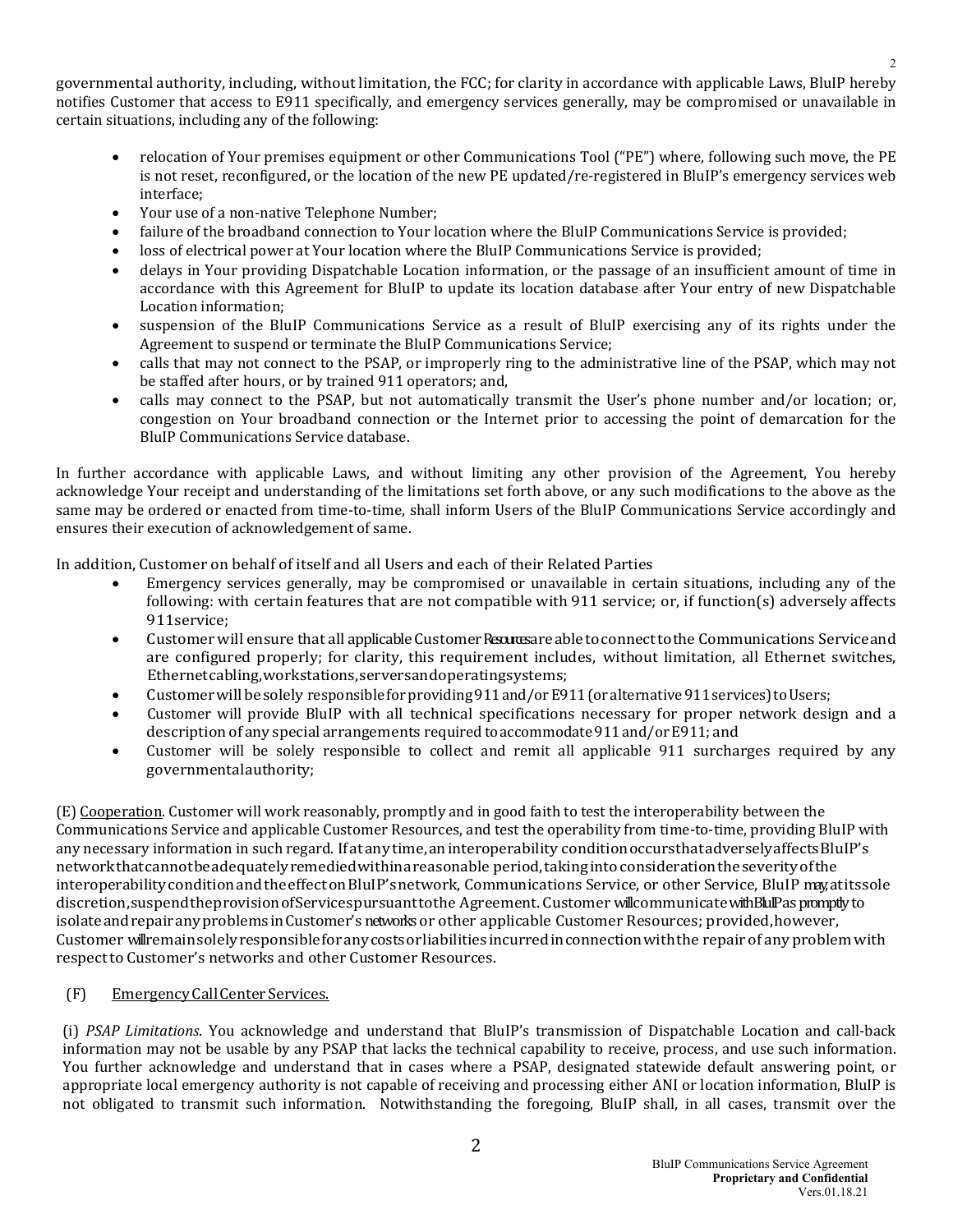Wireline E911 Network all emergency calls to the PSAP, designated statewide default answering point, or appropriate local emergency authority that serves the caller's Dispatchable Location.

(ii) *Other Limitations*. Any Customer or User facilities originating 911 calls that are received by BluIP for which no calling number record can be found in BluIP's database will be routed to an emergency call center for handling. Call center personnel will attempt to query the 911 caller for location information and manually route the call to the PSAP nearest caller's identification location. 911 calls that originate from 8XX toll free numbers also will be routed to an emergency call center forhandling.

(iii) *Charges*. Calls that are routed to call centers pursuant to this Section, "Emergency Call Center Services," will incur charges as specified in the Rate Sheet.

(G) Updates to Dispatchable Location Information. If You change any Dispatchable Location information using BluIP's emergency services web interface, the Dispatchable Location shall be updated and effective in BluIP's database no later than the following timeframes, after Your entry: (i) in the case of Dispatchable Location information entered during business hours, forty-eight (48) business hours; and (ii) in the case of Dispatchable Location entered outside of business hours, as soon as practicable but no later than the second business day following entry. For purposes of this Section 1 (G) and the below Section 1 (H), "business hours" shall mean the hours between 8:00 a.m. Pacific Time and 7 p.m. Pacific Time, Monday through Friday, not including national holidays, as observed by the United States government. BluIP shall transmit the updated Dispatchable Location information promptly after it becomes effective in BluIP's database in accordance with the preceding sentence.

(H) Changing Your Primary Phone Number. You acknowledge and understand that if You change Your primary phone number, You will not be able to change Dispatchable Location information within the following time periods following BluIP's receipt of notice of the change in Your primary phone number: (i) forty-eight (48) business hours, if You have provided notice to BluIP during business hours; and (ii) as soon as practicable but not later than the second business day if You have provided notice outside of business hours. During any time prior to completion of an update, any 911 calls will be routed based upon the Dispatchable Location that was in BluIP's records before You had changed Your primary phone number.

(I) Indemnification for Third Party Claims. The following provisions relating to Indemnification shall apply only to third party claims resulting from any damages caused by the failure of access to or completion of calling to emergency services as described in this Section 1:

You shall Indemnify BluIP, and its Parties for any proven third party claims, losses, damages, fines, penalties, costs and expenses (including attorneys' fees) resulting from any of the circumstances set forth in subsection (D) above that are caused by any Your acts or omissions.

(ii) In the event that a third party claim for losses, damages, fines, penalties, costs or expenses caused by or resulting from acts or omissions relating to your use of the BluIP Communications Service but not set forth in subsection (i) above and that are not specifically attributable to BluIP's acts or omissions, You shall assume full responsibility for payment of the claim. To the extent that a judgment as described in this subsection (ii) is rendered against BluIP, You shall assume responsibility, reimburse and otherwise Indemnify BluIP and its Related Parties for the total amount of the judgment rendered and all costs therewith associated.

You acknowledge and agree that, BluIP does not have any control over whether, or the manner in which, calls using BluIP's emergency calling service are answered or addressed by any local emergency response center. BluIP disclaims all responsibility for the conduct of local or centralized emergency response centers and will not be liable to You or Your Related Parties, their respective Users or any other persons for such centers' conduct.

BluIP asserts immunity and other protection from liability under both state and federal law in connection with its provision of 911 dialing service as part of any Internet-based Service.

(J) Customer Responsibility. Notwithstanding anything to the contrary and without otherwise limiting anything contained elsewhere in the Agreement, BluIP will not be liable for (i) delays in the installation, commencement or restoration of any emergency Communications Service; (ii) any temporary or permanent cessation of any Communications Service; (iii) errors, malfunctions, delays or defects in the transmission of any emergency Communications Service; and (iv) to the fullest extent permitted by applicable Law, for injury to or death of any person and/or damage to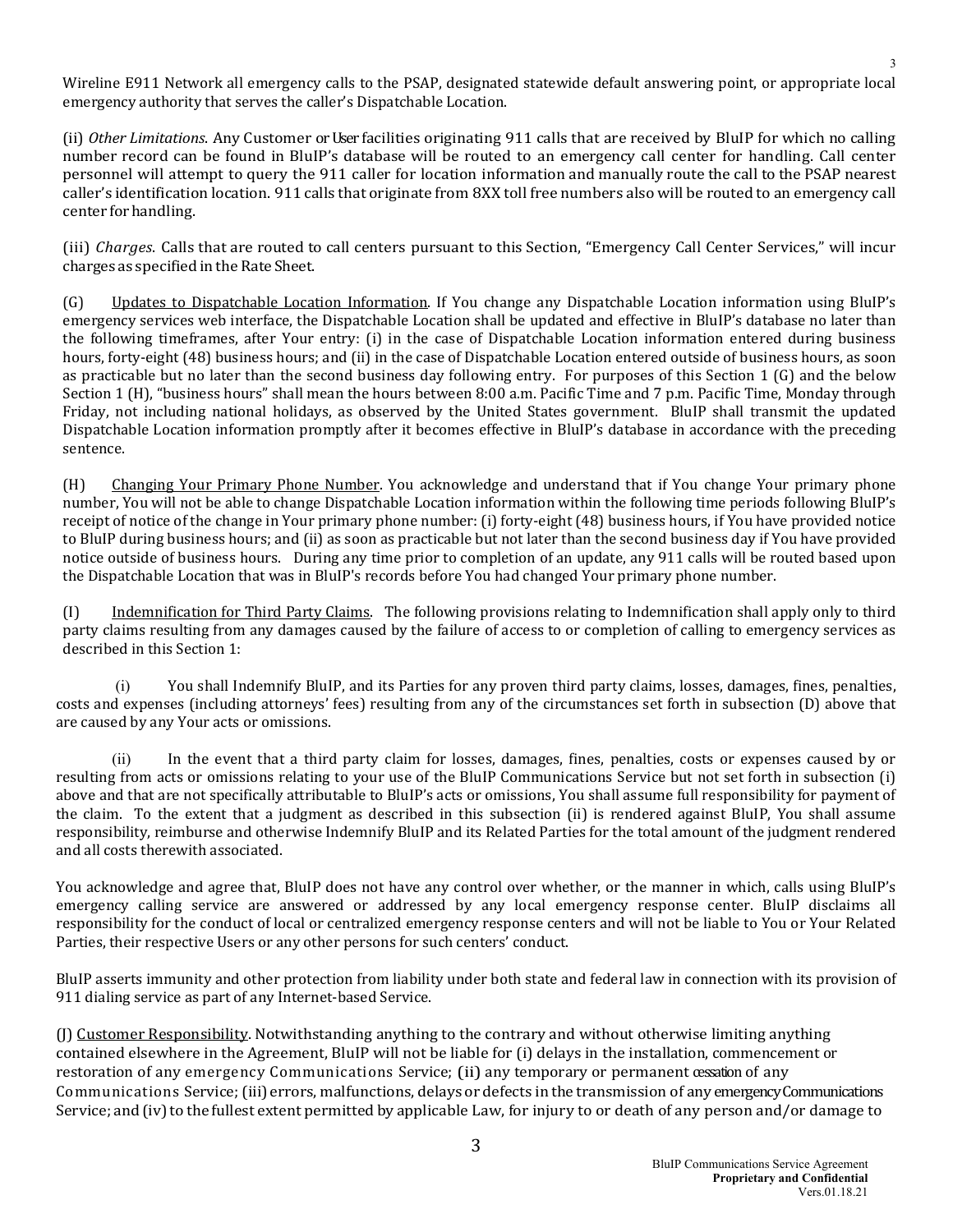or loss of any property arising out of or attributable to any emergency Communications Service and/or any Force Majeure Event.

NOTWITHSTANDING ANYTHING TO THE CONTARY AND WITHOUTLIMITING ANYTHING CONTAINED ELSEWHERE IN THE AGREEMENT, BLUIP WILL NOT BE LIABLE TO CUSTOMER FOR ANY DIRECT, INDIRECT, CONSEQUENTIAL, SPECIAL, INCIDENTAL, RELIANCE OR PUNITIVE DAMAGES OF ANY KIND OR NATURE, INCLUDING, WITHOUT LIMITATION, ANY LOST PROFITS, LOST REVENUES, LOST SAVINGS ORHARM TO BUSINESS, LOSS OF DATA, LOSS OF LIFE, LOSS OF CONJUGAL EXPERIENCES, INJURY, AND WHETHER LIABILITY IS ASSERTED IN, AMONG OTHER THINGS, CONTRACT OR TORT (INCLUDING BUT NOT LIMITED TO NEGLIGENCE AND STRICT PRODUCT LIABILITY) AND WHETHER OR NOT CUSTOMER HAS BEENADVISED OFTHEPOSSIBILITY OFANYSUCHLOSSOR DAMAGE.CUSTOMER HEREBY RELEASES THE BLUIP AND ITS RELATED PARTIES FROM ANY SUCH CLAIM TO THE EXTENT EXCLUDED BY THE FOREGOING EXCLUSION OF DAMAGES. CUSTOMER, ON BEHALF OF ITSELF AND EACH USER, WAIVES ANY CLAIM THAT THE EXCLUSIONS OR LIMITATIONS OF TIIIS SECTION J DEPRIVE IT OF AN ADEQUATE REMEDY OR CAUSE THIS AGREEMENT TO FAIL OF ITS ESSENTIAL PURPOSE. TO THIS END, CUSTOMER ON ITS BEHALF AND ON BEHALF OF EACH USER AFFIRMS, ACKNOWLEDGES AND UNDERSTANDS THAT THIS RELEASE SHALL APPLY TO ALL UNKNOWN OR UNANTICIPATED CLAIMS, DAMAGES AND CAUSES OF ACTION, AS WELL AS THOSE KNOWN AND ANTICIPATED, AND DOES HEREBY WAIVE ANY AND ALL RIGHTS UNDER SECTION 1542 OF THE CALIFORNIA CIVIL CODE, AS APPLICABLE, WHICH READS AS FOLLOWS:

Section 1542. A general release does not extend to claims which the creditor does not know or suspect to exist in his or her favor at the time of executing the release, which if known to him or her must have materially affected his or her settlement with the debtor.

BLUIP MAKES NO WARRANTIES, EXPRESS ORIMPLIED, THAT THEEMERGENCY COMMUNICATIONS SERVICE(INCLUDING EQUIPMENT) PROVIDED PURSUANT TO THE AGREEMENT AND SPECIFICALLY DISCLAIMS ANY WARRANTY OF MERCHANTABILITY OR FITNESS FOR A PARTICULAR PURPOSE. BLUIP DOES NOT WARRANT THAT THE COMMUNICATIONS SERVICEWILL BE UNINTERRUPTED OR ERROR-FREE, ORTHATSERVICE(S) WILL MEET CUSTOMER'S REQUIREMENTS OR THAT THE COMMUNICATIONS SERVICE WILL PREVENT UNAUTHORIZED ACCESS BY THIRD PARTIES. BLUIP EXERCISES NO CONTROL OVER, AND HEREBY DISCLAIMS ANY RESPONSIBILITY FOR,TIIE ACCURACY AND QUALITY OFANY INFORMATION TRANSMITTED WITIITIIE USEOFTHECOMMUNICATIONS SERVICE. CUSTOMER ASSUMES TOTAL RESPONSIBILITY ANDRJSK FOR CUSTOMER'S, USERS AND EACH OF THEIR RELATED PARTIES' USEOFTHECOMMUNICATIONS SERVICE. BLUIP HAS NOCONTROL OVERANDEXPRESSLY DISCLAIMS ANY LIABILITY OR RESPONSIBILITY WHATSOEVER FOR THE ACTIONS OF THIRD-PARTY TELECOMMUNICATIONS SERVICES. CUSTOMER, ON ITS BEHALF AND ON BEHALF OF ITS USERS AND EACH OF THEIR RELATED PARTIES, AFFIRM AND ACKNOWLEDGE THAT EACH OF THEM ACCESS THE COMMUNICATIONS SERVICE AT THEIR OWN RISK. CUSTOMER HEREBY EXPRESSLY ASSUMES THE RISK OF ITS USER'S AND EACH OFTHIER RELATED PARTIES' USE OF ANY INFORMATION TRANSMITTED VIA THE COMMUNICATIONS SERVICE.

EXCEPT AS OTHERWISE SET FORTH OR PROVIDED UNDER THIS AGREEMENT, THE COMMUNICATIONS SERVICE ARE PROVIDED ONAN"AS IS" AND "AS AVAILABLE" BASIS.

#### **2. Non-Emergency BluIP Communications Service And BluIP Communications Services, Generally**

(A) Business Use of Non-Emergency BluIP Communications Service and Equipment. You shall not resell or transfer the BluIP Communications Service or device to any other person for any purpose. You agree that the Non-Emergency BluIP Communications Service does not confer the right to use the Services for auto-dialing, continuous or extensive call forwarding, telemarketing, fax broadcasting or fax blasting. BluIP reserves the right to immediately terminate, modify or upgrade the Non-Emergency BluIP Communications Service, if BluIP determines, in its sole discretion, that Your use of the Non-Emergency BluIP Communications Service is being used for any of the above listed uses in this Section 2 (A).

(B) Notice of Rate Changes. BluIP may change the usage fees for the BluIP Communications Service from time to time. BluIP may decrease prices without providing advance notice. Changes to any other rates, charges, or terms or conditions to this BluIP Communications Service Agreement will be published at www.bluip.com and will be hereby be deemed incorporated by reference into this BluIP Communications Service Agreement.

(C) Timing of Calls. Generally, timing of metered calls begins when the called party or an automated answering device (such as an answering machine or a facsimile machine) answers the call, and ends when one of the parties disconnects from the call. However, some ex-United States carriers (with whom BluIP must interconnect in order to terminate calls to ex-

4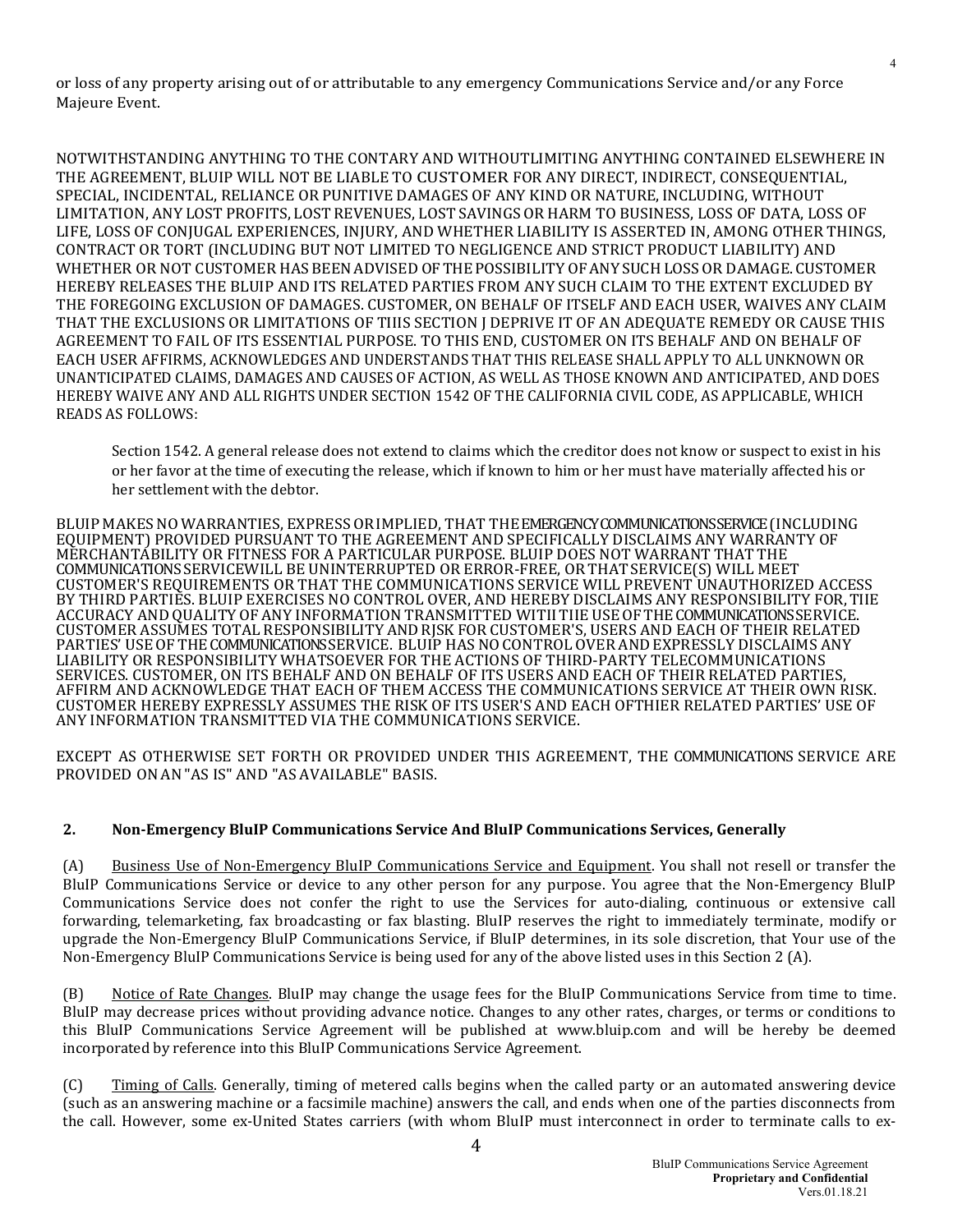United States countries) designate a call as "answered" when the called party's line rings or after a certain number of rings, and will charge BluIP for a completed call. In these situations, BluIP will charge for the call as if it were answered by the called party.

(D) Use of BluIP Communications Service and Equipment Outside the United States. If You remove the Equipment to a country other than the United States and use the BluIP Communications Service from there, You do so at Your own risk, including the risk that such activity violates local laws in the country where You do so. You are liable for any and all use of the BluIP Communications Service and/or Equipment outside of the United States by any person making use of the BluIP Communications Service or Equipment provided to You.

(E) Service Outages. Please refer to the above Section 1 (C). ("Required Notifications")

(F) Unauthorized Use of Equipment, Firmware or Software. All Equipment and software (including the Software) provided therewith, or with the BluIP Communications Service, remain the exclusive property of BluIP and nothing in this BluIP Communications Service Agreement shall grant You the right to license or to use the Equipment or S/software other than as expressly stated herein or elsewhere in the Agreement. You acknowledge that You are not given any license to use the S/software used to provide the BluIP Communications Service in conjunction with providing the Services, or embedded in the Equipment, other than a nontransferable (except in connection with a transfer of the applicable Equipment), revocable license to use such S/software (without making any modification thereto) strictly in accordance with the terms and conditions of this BluIP Communications Service Agreement, and that the Equipment is exclusively for use in connection with the BluIP Communications Service. If You decide to use the Services through an interface device not provided by BluIP, which BluIP reserves the right to prohibit in particular cases or generally, You represent and warrant that You possess all required rights, including software and/or firmware licenses, to use that interface device with the BluIP Communications Service and You will Indemnify BluIP and its Related Parties against any and all third party claims that Your use of such interface device with the Services infringes such third party's Intellectual Property Rights.

(G) Tampering with the Equipment. You agree not to change the electronic serial number or equipment identifier of any Equipment, or to perform a factory reset of any Equipment, without express permission from BluIP. BluIP reserves the right to terminate Services to any Equipment if You tamper therewith in any manner unless expressly authorized by BluIP in a writing signed by a authorized signatory for such permission.

(H) Number Transfer on Service Termination. BluIP will release the Telephone Number that You had ported to BluIP and used in connection with the Services, to Your new service provider, if such new service provider is able to accept such number, upon Your termination of the Services and delivery of any documentation required by the number administrator.

(I) Service Distinctions. You acknowledge and understand that the BluIP Communications Service does not comprise a telephone service. Important distinctions exist between telephone service and the BluIP Communications Service. BluIP Communications Service is subject to different regulatory treatment than phone service. This treatment may limit or otherwise affect Your rights of redress before regulatory agencies.

(J) Collect Call and Operator Services. BluIP does not offer collect call or operator services via the BluIP Communications Service, or otherwise.

# (K) International Services.<br>(i) Foreign Carrie

Foreign Carrier Restrictions. Foreign carriers or regulatory agencies may impose, upon the portion of the end-to-end international service or facilities they provide, certain limitations or restrictions that may limit Your ability use the BluIP Communications Service. You must conform to any limitations or restrictions imposed by the foreign carriers or agencies.<br>(ii)

Foreign Carrier Acts or Omissions.

(a) When other U.S. or ex-U.S, carriers and ex-U.S. telecommunications administrations use facilities to establish connections to points not reached by BluIP's network, BluIP is not liable for acts or omissions of other carriers or ex-U.S. telecommunications administrations.

(b) International calls are priced on the basis of the country and city codes that You have dialed. When the facilities of other U.S. or ex-U.S. carriers are used in establishing connections to points not reached by BluIP's network, BluIP is not liable for refunds or damages if those calls do not terminate in the country, city or area codes associated with the called number.